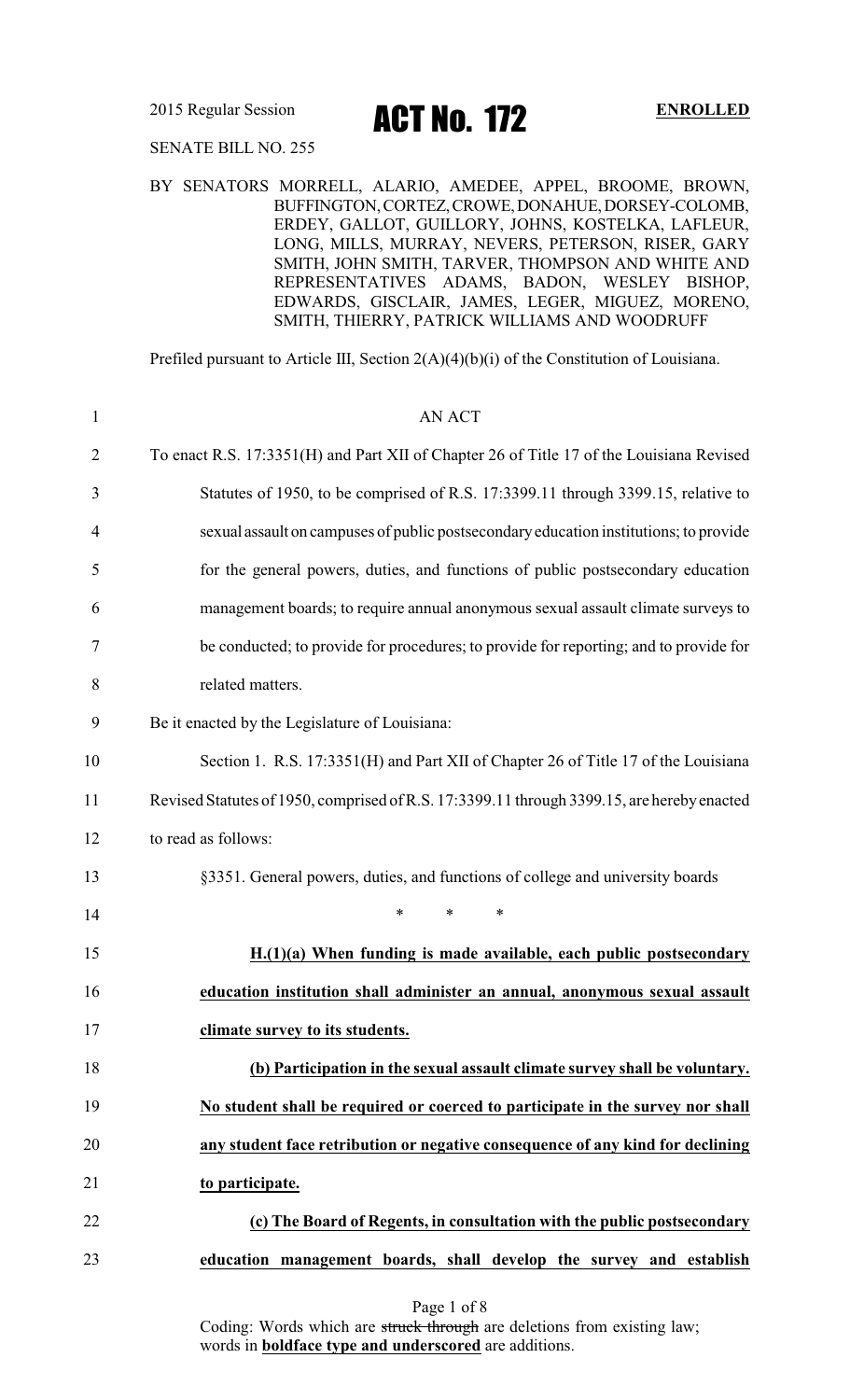### **SB NO. 255 ENROLLED**

| $\mathbf{1}$   | procedures for the administration of the survey and shall use the survey         |
|----------------|----------------------------------------------------------------------------------|
| $\overline{2}$ | developed by the Center on Violence Against Women and Children at the            |
| 3              | <b>Rutgers University School of Social Work as a model.</b>                      |
| $\overline{4}$ | (2) Each public postsecondary education institution shall:                       |
| 5              | (a) Administer the survey to students who choose to participate.                 |
| 6              | (b) Report school-specific results of the survey to the Board of Regents.        |
| $\tau$         | (3) The Board of Regents shall:                                                  |
| 8              | (a) Submit a written report not later than September first of each year          |
| 9              | regarding the survey results of each public postsecondary education institution  |
| 10             | and the state as a whole to the governor and the Senate and House of             |
| 11             | Representatives committees on education for the previous academic year.          |
| 12             | (b) Publish the survey results on the board's website and in any other           |
| 13             | location or venue the board deems necessary or appropriate.                      |
| 14             | (4) The provisions of this Subsection shall be implemented as                    |
| 15             | expeditiously and to the maximum extent possible utilizing any and all available |
| 16             | funding sources, including funding provided by the legislature.                  |
| 17             | ∗<br>$\ast$<br>∗                                                                 |
| 18             | PART XII. CAMPUS ACCOUNTABILITY AND SAFETY                                       |
| 19             | §3399.11. Short Title                                                            |
| 20             | This Part may be referred to as the "Campus Accountability and Safety            |
| 21             | <u>Act".</u>                                                                     |
| 22             | §3399.12. Scope                                                                  |
| 23             | Each public postsecondary education institution that receives any Title          |
| 24             | IV funding from the United States Department of Education shall be subject to    |
| 25             | all the provisions of this Part.                                                 |
| 26             | §3399.13. Definitions                                                            |
| 27             | For the purposes of this Part, the following terms shall have the following      |
| 28             | meanings unless the context clearly indicates otherwise:                         |
| 29             | (1) "Institution" means a public postsecondary education institution as          |
|                |                                                                                  |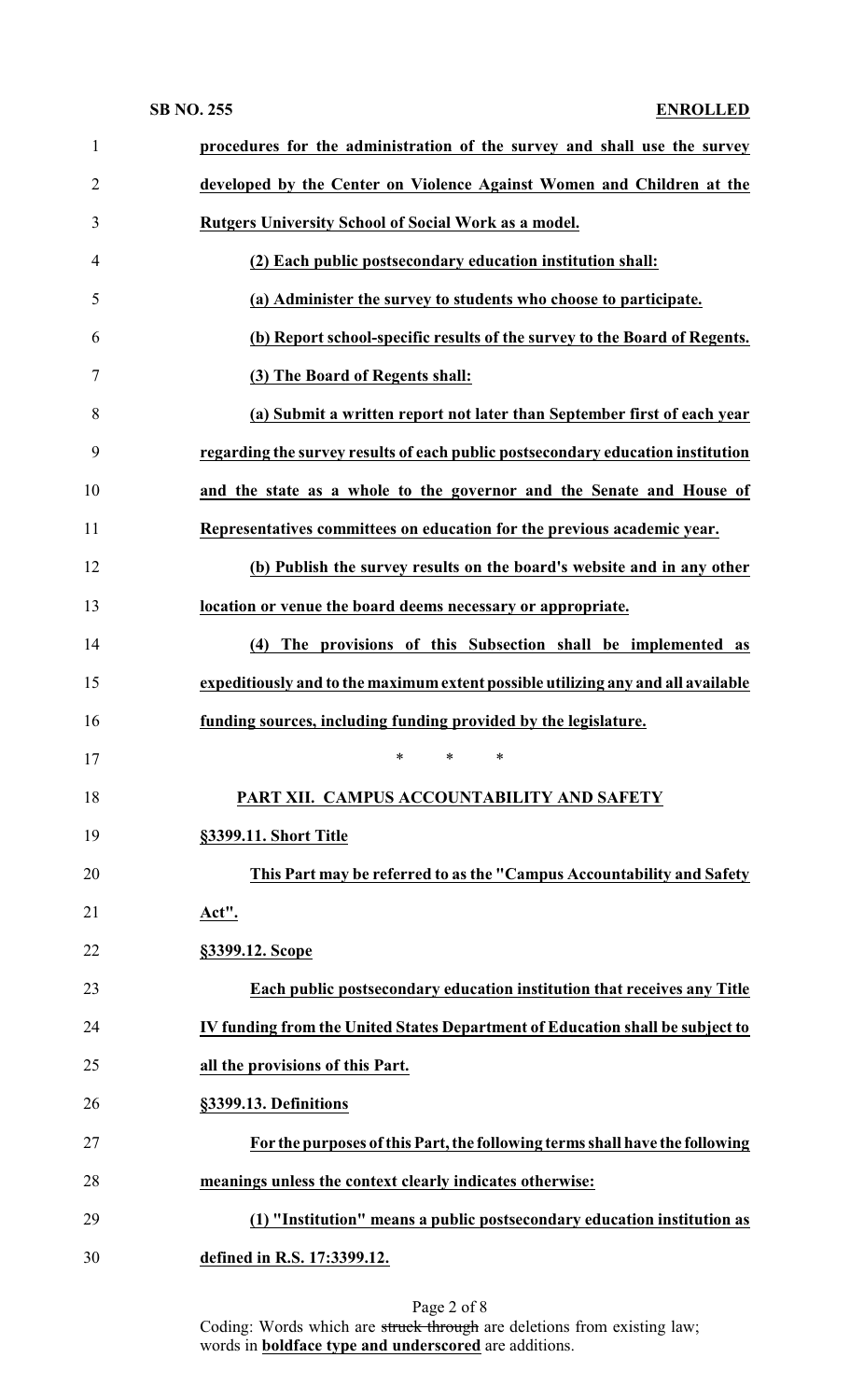| $\mathbf{1}$   | (2) "President" means the president of the system of the respective               |
|----------------|-----------------------------------------------------------------------------------|
| $\overline{2}$ | institution.                                                                      |
| 3              | (3) "Sexually-oriented criminal offense" includes any sexual assault              |
| 4              | offense as defined in R.S. 44:51 and any sexual abuse offense as defined in R.S.  |
| 5              | 14:403.                                                                           |
| 6              | (4) "Title IX coordinator" means the individual designated as a                   |
| 7              | responsible employee in Section 106.8(a) of Title 34, Code of Federal             |
| 8              | Regulations, as such section is in effect on the date of enactment of this Part.  |
| 9              | §3399.14. Coordination with local law enforcement                                 |
| 10             | A. Each institution and law enforcement and criminal justice agency               |
| 11             | located within the parish of the campus of the institution shall enter into a     |
| 12             | memorandum of understanding to clearly delineate responsibilities and share       |
| 13             | information in accordance with applicable federal and state confidentiality laws, |
| 14             | including but not limited to trends about sexually-oriented criminal offenses     |
| 15             | occurring against students of the institution.                                    |
| 16             | B. The Board of Regents' Uniform Policy on Sexual Assault shall require           |
| 17             | that the memorandum of understanding, as described in Subsection A of this        |
| 18             | Section, be updated every two years.                                              |
| 19             | C. Each memorandum of understanding entered into pursuant to this                 |
| 20             | Part shall include:                                                               |
| 21             | (1) Delineation and sharing protocols of investigative responsibilities.          |
| 22             | (2) Protocols for investigations, including standards for notification and        |
| 23             | communication and measures to promote evidence preservation.                      |
| 24             | (3) Agreed-upon training and requirements for the parties to the                  |
| 25             | memorandum of understanding on issues related to sexually-oriented criminal       |
| 26             | offenses for the purpose of sharing information and coordinating training to the  |
| 27             | extent possible.                                                                  |
| 28             | (4) A method of sharing general information about sexually-oriented               |
| 29             | criminal offenses occurring within the jurisdiction of the parties to the         |
| 30             | memorandum of understanding in order to improve campus safety.                    |

Page 3 of 8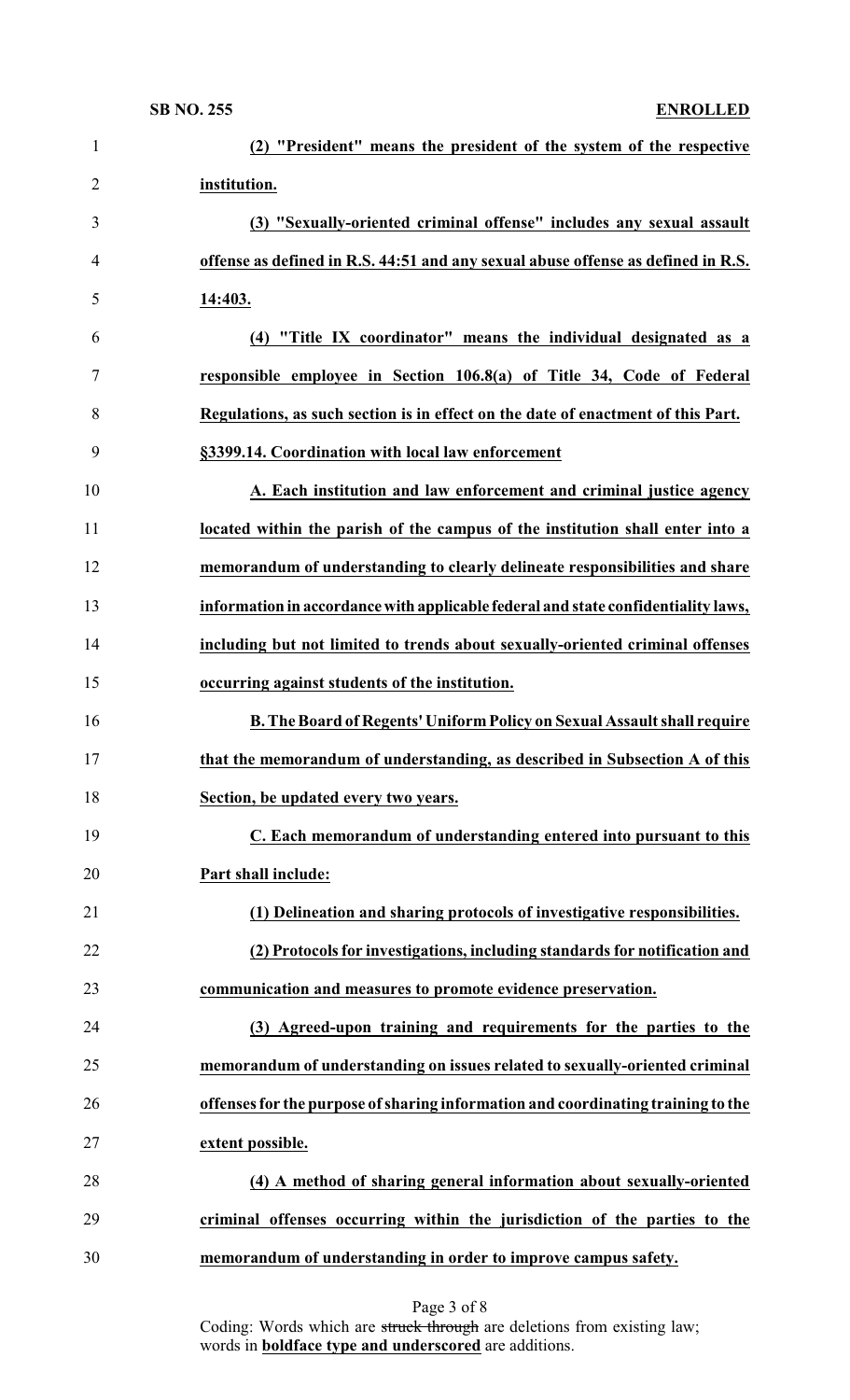### **SB NO. 255 ENROLLED**

| $\mathbf{1}$   | D. The local law enforcement agency shall include information on its               |
|----------------|------------------------------------------------------------------------------------|
| $\overline{2}$ | police report regarding the status of the alleged victim as a student at an        |
| 3              | institution as defined in this Part.                                               |
| $\overline{4}$ | E. The institution shall not be held liable if the local law enforcement           |
| 5              | agency refuses to enter into a memorandum of understanding as required by          |
| 6              | this Section.                                                                      |
| 7              | §3399.15. Campus security policy                                                   |
| 8              | The Board of Regents shall establish uniform policies and best practices           |
| 9              | to implement measures to address the reporting of sexually-oriented criminal       |
| 10             | offenses on institution campuses, the prevention of such crimes, and the medical   |
| 11             | and mental health care needed for these alleged victims that includes the          |
| 12             | following:                                                                         |
| 13             | A.(1) Confidential advisors. The institution shall designate individuals           |
| 14             | who shall serve as confidential advisors, such as health care staff, clergy, staff |
| 15             | of a women's center, or other such categories. Such designation shall not          |
| 16             | preclude the institution from partnering with national, state, or local victim     |
| 17             | services organizations to serve as confidential advisors or to serve in other      |
| 18             | confidential roles.                                                                |
| 19             | (2) The confidential advisor shall complete the training requirements as           |
| 20             | provided in this Part.                                                             |
| 21             | (3) Not later than January 1, 2016, the attorney general in collaboration          |
| 22             | with the Board of Regents, shall develop online training materials, in addition    |
| 23             | to the training required under this Part, for the training of confidential         |
| 24             | advisors.                                                                          |
| 25             | (4) The confidential advisor shall inform the alleged victim of the                |
| 26             | following:                                                                         |
| 27             | (a) The rights of the alleged victim under federal and state law and the           |
| 28             | policies of the institution.                                                       |
| 29             | (b) The alleged victim's reporting options, including the option to notify         |
| 30             | the institution, the option to notify local law enforcement, and any other         |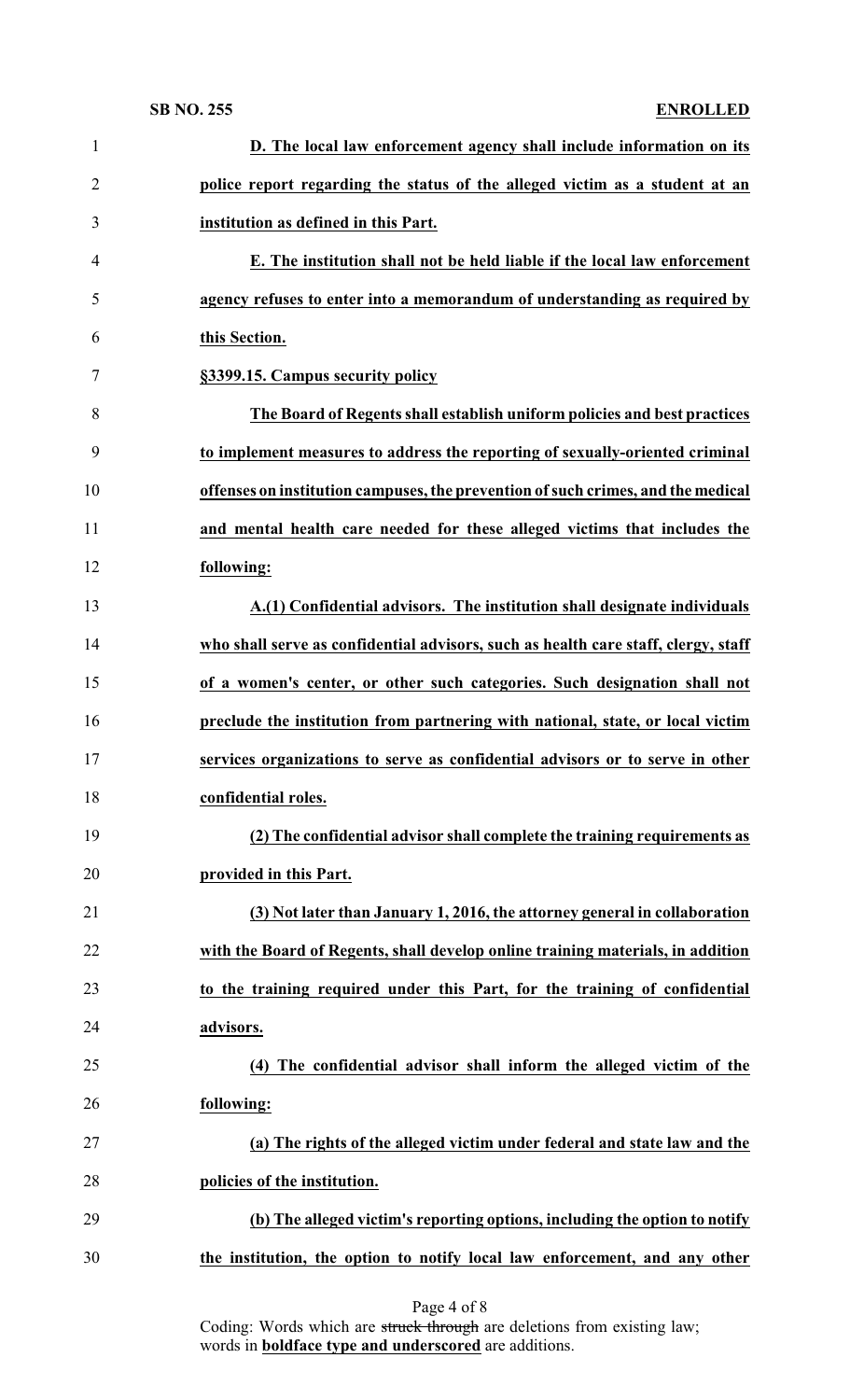| $\mathbf{1}$   | reporting options.                                                                              |
|----------------|-------------------------------------------------------------------------------------------------|
| $\overline{2}$ | (c) If reasonably known, the potential consequences of the reporting                            |
| 3              | options provided in this Part.                                                                  |
| 4              | (d) The process of investigation and disciplinary proceedings of the                            |
| 5              | institution.                                                                                    |
| 6              | (e) The process of investigation and adjudication of the criminal justice                       |
| 7              | system.                                                                                         |
| 8              | (f) The limited jurisdiction, scope, and available sanctions of the                             |
| 9              | institutional student disciplinary proceeding, and that it should not be                        |
| 10             | considered a substitute for the criminal justice process.                                       |
| 11             | (g) Potential reasonable accommodations that the institution may                                |
| 12             | provide to an alleged victim.                                                                   |
| 13             | (h) The name and location of the nearest medical facility where an                              |
| 14             | alleged victim may have a rape kit administered by an individual trained in                     |
| 15             | sexual assault forensic medical examination and evidence collection, and                        |
| 16             | information on transportation options and available reimbursement for a visit                   |
| 17             | to such facility.                                                                               |
| 18             | (5) The confidential advisor may, as appropriate, serve as a liaison                            |
| 19             | between an alleged victim and the institution or local law enforcement, when                    |
| 20             | directed to do so in writing by an alleged victim who has been fully and                        |
| 21             | accurately informed about what procedures shall occur if information is shared,                 |
| 22             | and assist an alleged victim in contacting and reporting to a responsible                       |
| 23             | employee or local law enforcement.                                                              |
| 24             | (6) The confidential advisor shall be authorized by the institution to liaise                   |
| 25             | with appropriate staff at the institution to arrange reasonable accommodations                  |
| 26             | through the institution to allow the alleged victim to change living arrangements               |
| 27             | obtain<br>accessibility services,<br>class<br>schedules,<br>other<br>or<br>arrange<br><b>or</b> |
| 28             | accommodations.                                                                                 |
| 29             | (7) The confidential advisor shall be authorized to accompany the alleged                       |
| 30             | victim, when requested to do so by the alleged victim, to interviews and other                  |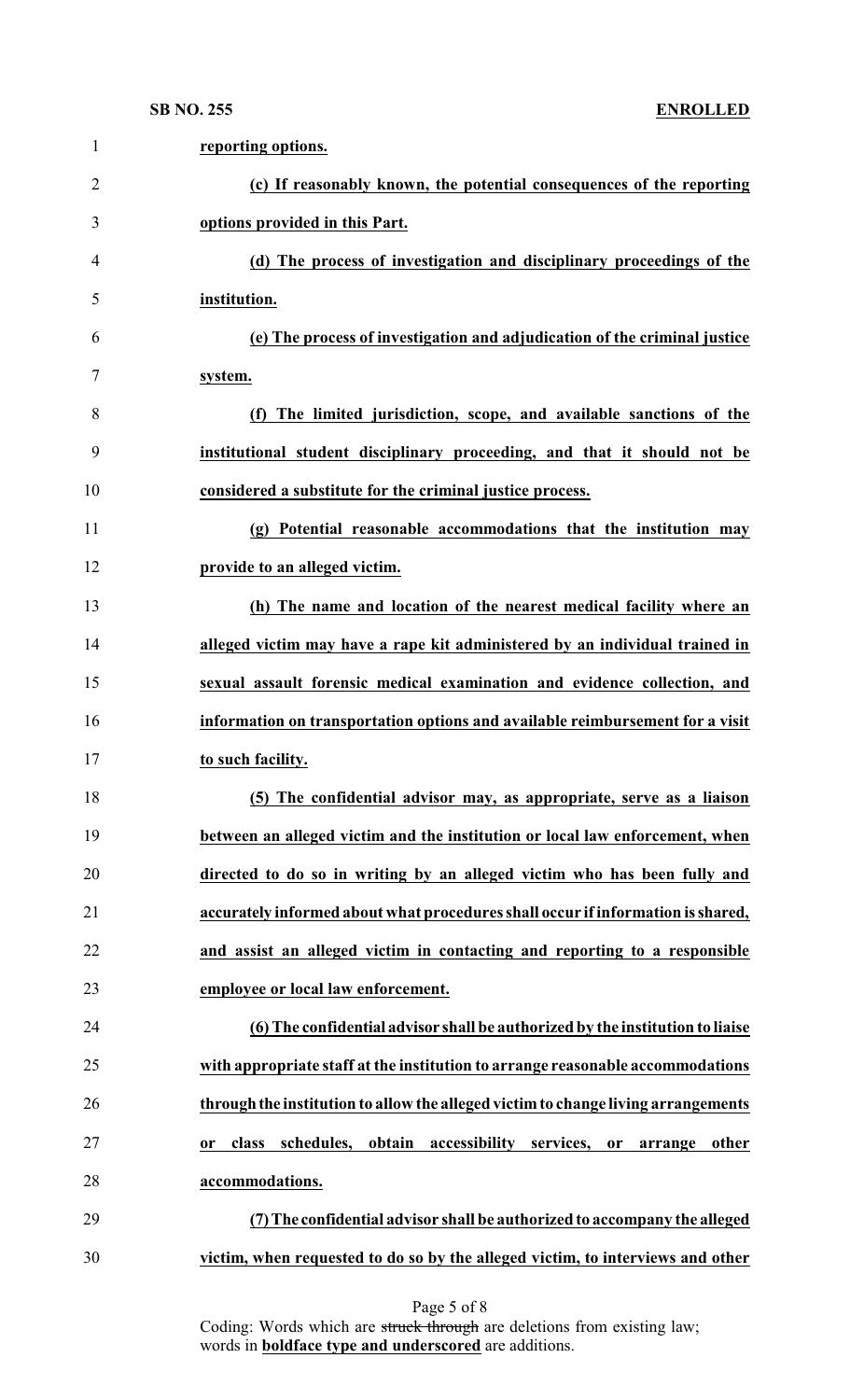| $\mathbf{1}$   | proceedings of a campus investigation and institutional disciplinary               |
|----------------|------------------------------------------------------------------------------------|
| $\overline{2}$ | proceedings.                                                                       |
| 3              | (8) The confidential advisor shall advise the alleged victim of, and               |
| $\overline{4}$ | provide written information regarding, both the alleged victim's rights and the    |
| 5              | institution's responsibilities regarding orders of protection, no-contact orders,  |
| 6              | restraining orders, or similar lawful orders issued by a court of competent        |
| $\tau$         | jurisdiction or by the institution.                                                |
| 8              | (9) The confidential advisor shall not be obligated to report crimes to the        |
| 9              | institution or law enforcement in a way that identifies an alleged victim or an    |
| 10             | accused individual, unless otherwise required to do so by law. The confidential    |
| 11             | advisor shall, to the extent authorized under law, provide confidential services   |
| 12             | to students. Any requests for accommodations, as provided in Paragraph (6) of      |
| 13             | this Subsection, made by a confidential advisor shall not trigger an investigation |
| 14             | by the institution.                                                                |
| 15             | (10) No later than the beginning of the 2016-2017 academic year, the               |
| 16             | institution shall appoint an adequate number of confidential advisors. The         |
| 17             | Board of Regents shall determine the adequate number of confidential advisors      |
| 18             | for an institution, based upon its size, no later than January 1, 2016.            |
| 19             | (11) Each institution that enrolls fewer than five thousand students may           |
| 20             | partner with another institution in their system or region to provide the services |
| 21             | described in this Subsection. However, this Paragraph shall not absolve the        |
| 22             | institution of its obligations under this Part.                                    |
| 23             | (12) Each institution may offer the same accommodations to the accused             |
| 24             | that are hereby required to be offered to the alleged victim.                      |
| 25             | B. Website. The institution shall list on its website:                             |
| 26             | (1) The contact information for obtaining a confidential advisor.                  |
| 27             | (2) Reporting options for alleged victims of a sexually-oriented criminal          |
| 28             | offense.                                                                           |
| 29             | (3) The process of investigation and disciplinary proceedings of the               |
| 30             | institution.                                                                       |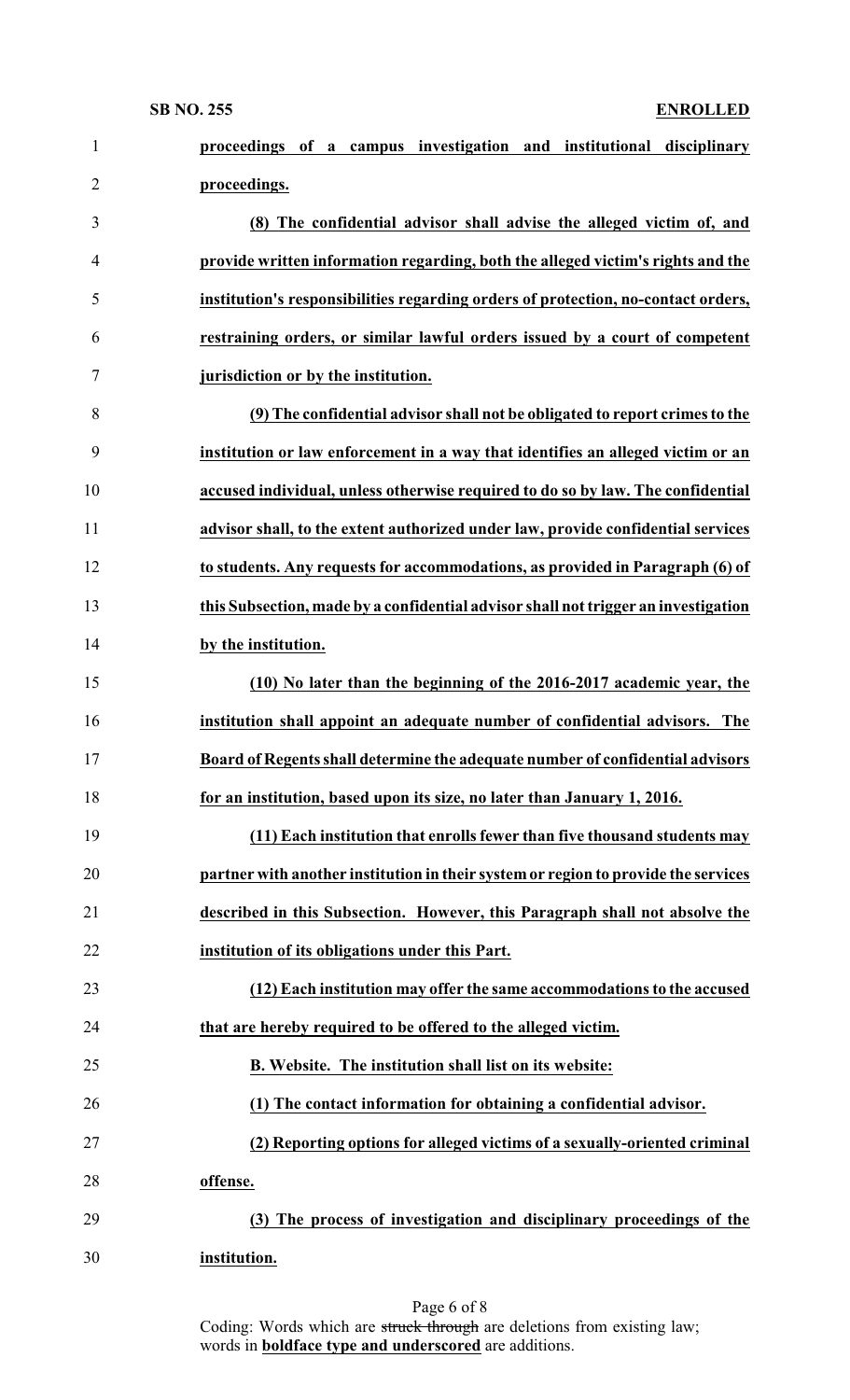| $\mathbf{1}$   | (4) The process of investigation and adjudication of the criminal justice           |
|----------------|-------------------------------------------------------------------------------------|
| $\overline{2}$ | system.                                                                             |
| 3              | (5) Potential reasonable accommodations that the institution may                    |
| 4              | provide to an alleged victim.                                                       |
| 5              | (6) The telephone number and website address for a local, state, or                 |
| 6              | national hotline providing information to sexual violence victims, which shall      |
| 7              | be updated on a timely basis.                                                       |
| 8              | (7) The name and location of the nearest medical facility where an                  |
| 9              | individual may have a rape kit administered by an individual trained in sexual      |
| 10             | assault forensic medical examination and evidence collection, and information       |
| 11             | on transportation options and available reimbursement for a visit to such           |
| 12             | facility.                                                                           |
| 13             | C. Online reporting. The institution may provide an online reporting                |
| 14             | system to collect anonymous disclosures of crimes and track patterns of crime       |
| 15             | on campus. An individual may submit a confidential report about a specific          |
| 16             | crime to the institution using the online reporting system. If the institution uses |
| 17             | an online reporting system, the online system shall also include information        |
| 18             | regarding how to report a crime to a responsible employee and law enforcement       |
| 19             | and how to contact a confidential advisor.                                          |
| 20             | D. Amnesty policy. The institution shall provide an amnesty policy for              |
| 21             | any student who reports, in good faith, sexual violence to the institution. Such    |
| 22             | student shall not be sanctioned by the institution for a nonviolent student         |
| 23             | conduct violation, such as underage drinking, that is revealed in the course of     |
| 24             | such a report.                                                                      |
| 25             | E. Training. Not later than January 1, 2016, the Board of Regents, in               |
| 26             | coordination with the attorney general and in consultation with state or local      |
| 27             | victim services organizations, shall develop a program for training for each        |
| 28             | individual who is involved in implementing an institution's student grievance       |
| 29             | procedures, including each individual who is responsible for resolving              |
| 30             | complaints of reported sex offenses or sexual misconduct policy violations, and     |

Page 7 of 8